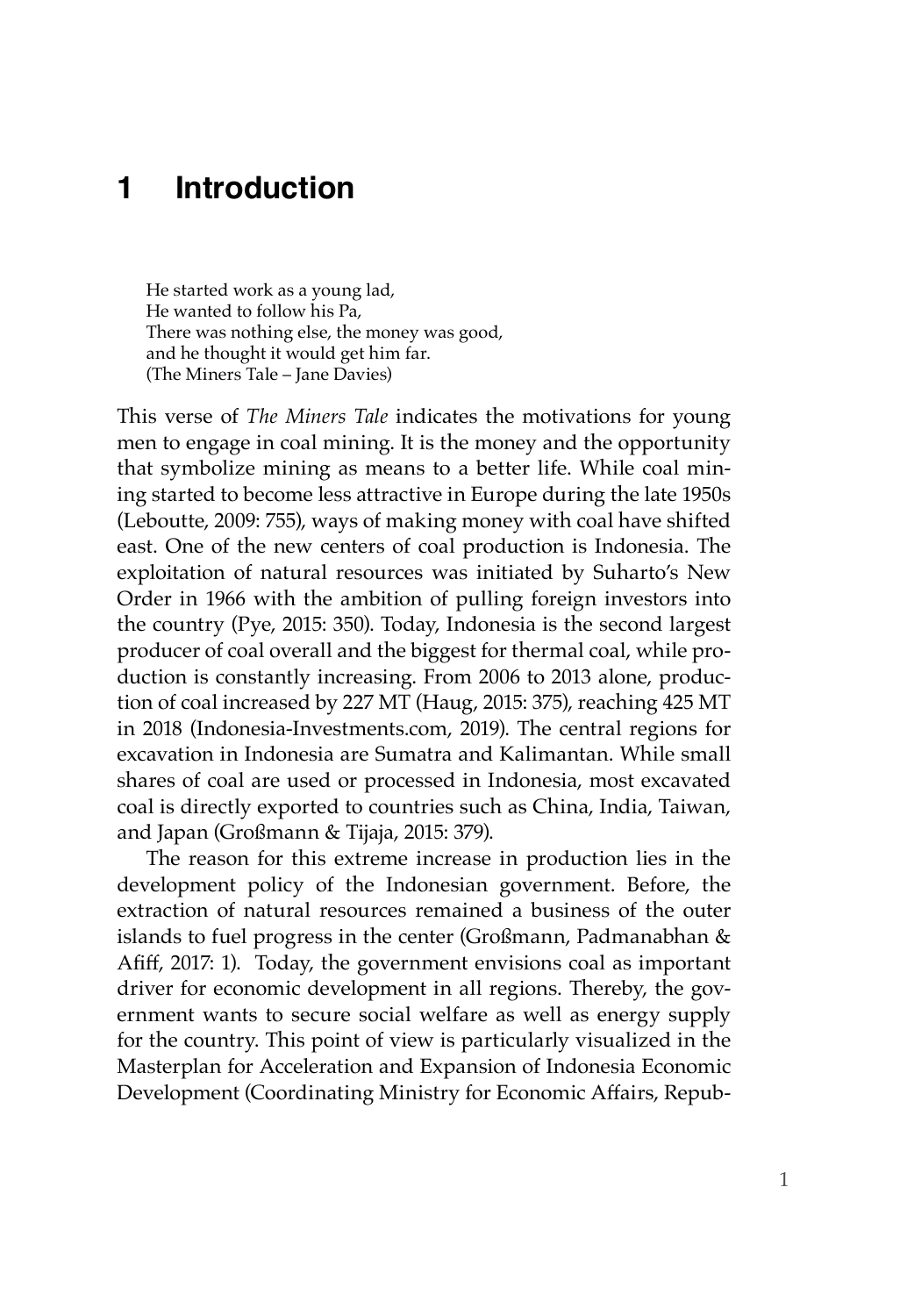lic of Indonesia, 2011). Along with the MP3EI program the government foresees a certain division of production along the provinces of Indonesia. Following this, Java is planned to be the center for industry and services, while Kalimantan is envisioned as the new center for national mining and energy reserves (51; 74; 96). Putting it in numbers, the area for mining is to be extended by 350.00 hectares, while seven new mining concessions will be given by the Indonesian government (Großmann & Tijaja, 2015: 379).

In the vast forest regions of Borneo, the expansion not only led to an environmental degradation but also to conflicts between local population, governmental organizations, and different companies and corporations. The basis for most of the conflicts are land right struggles, breaches of human rights, illegal mining and logging, acquisitions, and health issues (Großmann & Tijaja, 2015: 381). To counter the rising issues triggered by mining processes, different strategies were initiated. For instance, the Indonesian government introduced an impact assessment system that is called *Analisis Mengenai Dampal Lingkungan* (AMDAL). However, the relaxations of environmental controls and the poor implementation of the system in the national spheres further eased the access of corporations to resources (Großmann, Padmanabhan & Braun, 2017: 13).

From the corporation's side, Corporate Social Responsibility (CSR) programs were introduced to compensate for the negative consequences of mining endeavors. Hence, CSR entails the "responsibility of enterprises for their impacts on society" and thereby a "process to integrate social, environmental, ethical and human rights concerns into their business operations and core strategy in close interaction with their stakeholder" (European Commission, 2011: 6). In the case of Indonesia, it has to be acknowledged that these involvements are further demanded by the Limited Company Liability Act of 2007. Grosser and Moon (2005) argue that these activities go beyond business, but into the spheres of social, governmental, and development actions. In this they see a chance of expanding efforts for gender equality through these programs. However, in contrast, Robinson (1996) as well as Lahirit-Dutt and Macintyre (2006) show that the expansion of mining companies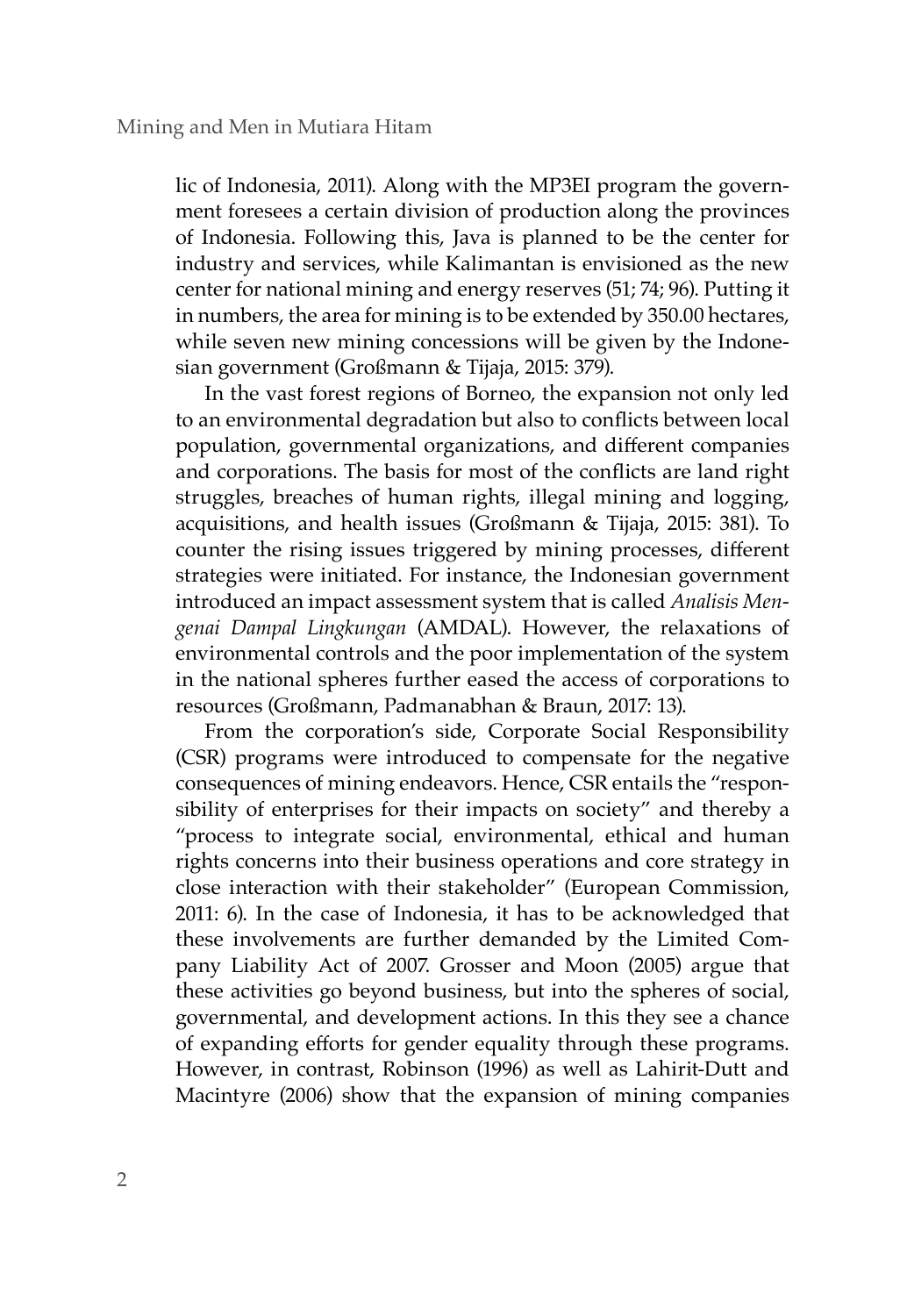rather pushes a hyperbolism of masculinities, as mining activities are naturally seen as a profession pursued by men, leading to the exclusion of women living close to mining sites.

Eventually, these measures turn out to be Janus-faced. The extension of infrastructure and the introduction of different services, such as medical centers or schools, in the framework of CSR strategies can be interpreted as an enhancement of the quality of life, as defined by the corporations. Nevertheless, these activities create a social license for environmental destruction and thereby also attack traditional livelihoods, strongly anchored around the forest and self-subsistence (ibid; Welker, 2014). Besides, the impact on gender relations through the introduction of a male dominated space of work should not be underestimated. Keeping this in mind, Arounsavath and Swedwatch (2017) identify consequences of mining in Central Kalimantan. In their report, the issues are pointed out on the example of different habitants of Mutiara Hitam $^{\rm 1}$  village and the impact of the close by coal concessions. The expansion of the mining sector again stipulates deforestation as well as loss of land and forest. Against this, people living in Mutiara Hitam face increasing difficulties to maintain their self-subsistence and traditional livelihoods while other extensively profit from the mining industry. However, Arounsavath and Swedwatch (2017) do not emphasize to which extent these influences and changes gender roles and more interestingly, the masculinity perception in Mutiara Hitam.

## **1.1 Problem Statement**

Through the ongoing and future extension of mining in Central Kalimantan, land will be lost to mining and new stakeholders will enter the area, making it necessary to initiate new processes of CSR by the corporations to compensate and form their social licenses.

Due to ethical reasons and in order to respect the privacy of those who contributed to this study, I decided to anonymize this research by changing the names of the interviewees, the places where the interviews were conducted as well as the name of the village.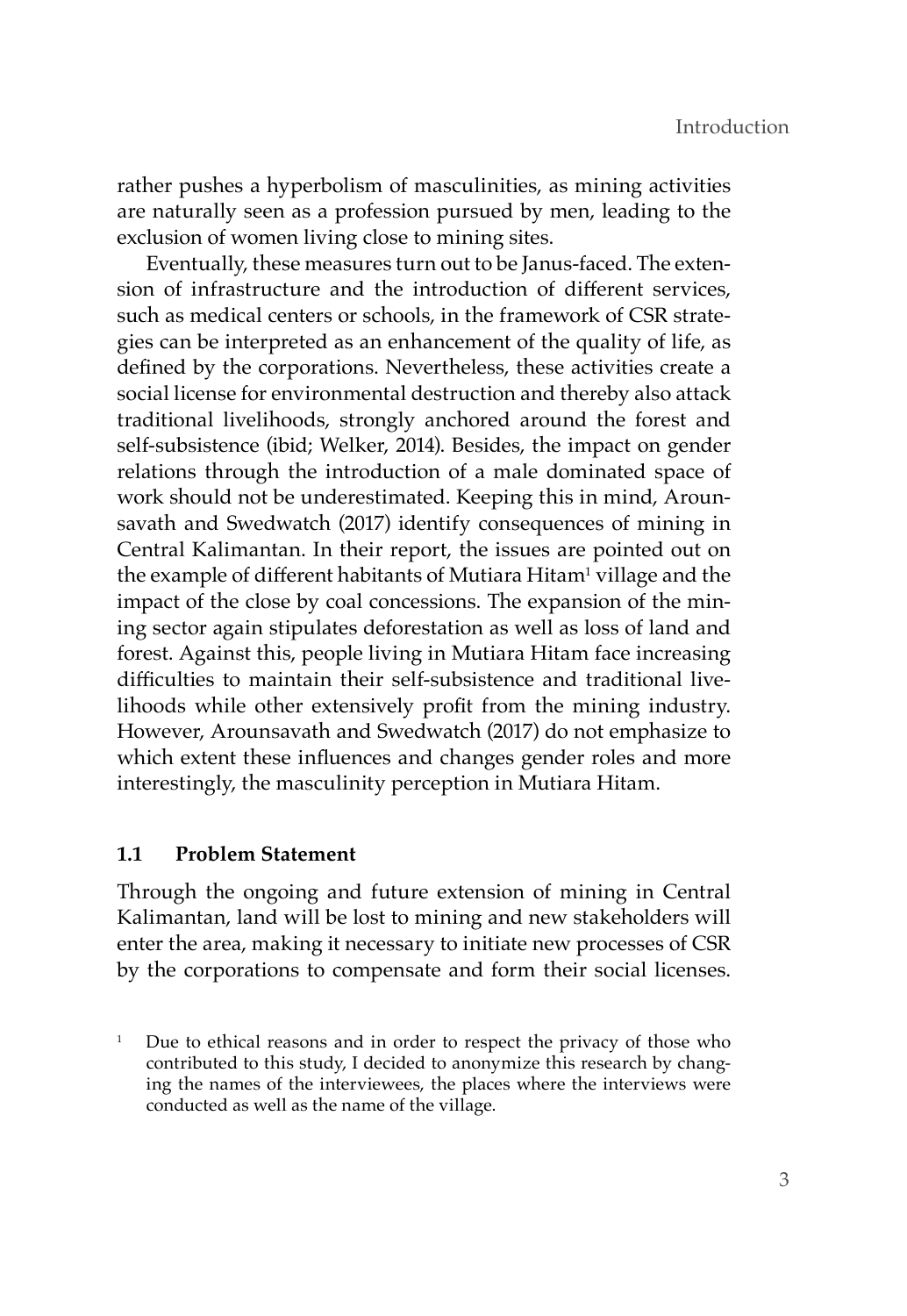To uphold social licenses, corporations must fulfill governmental regulations, expectations of various NGOs as well as to establish acceptance and value creation for local communities (Welker, 2014: 55-56). These processes then need to integrate social, environmental, ethical, and human rights issues into the business plans of the corporations. Even if corporations try to establish a social contract, and henceforth gain social legitimation by the local population, this process is subject to different conflicts, taken aside the impacts on the environment and nature.

At this point, it needs to be clarified that this thesis understands the impact of mining not solely based on the activity itself but also the processes of CSR that run simultaneously. Consequently, CSR is one of many products of mining that directly affects the population in close proximity to mining areas. However, the problem that needs to be overcome is that CSR approaches do not constantly work as envisioned and therefore only "compensate" for a minority of the generated consequences. This was proven by Arounsavath and Swedwatch (2017) in their report on the effects of CSR on three communities in Indonesia. Going beyond what could be done, Prayogo (2013: 61) maintains that the simple encounter of traditional and marginalized groups with the industrial high-tech mining facilities and equipment alone symbolizes a discrepancy of social equality in itself. In addition, the encounter of two different worlds is accompanied with different communication issues that need to be bridged. To do so, Kurniawan (2012) claimed that intercultural communication is needed to enable an efficient process of cultural transformation. The problems of communication between local actors as well as with external actors such as corporations are based on a lack of knowledge of the other party. Thus, the so called "local wisdom" is a crucial starting point for effective interactions between communities and corporations.

To fill this gap, a common understanding of all stakeholders is needed. This, however, includes knowledge of social construction and local masculinities. This study understands 'local masculinities' as "constructed in the arenas of face-to-face interaction of families, organizations, and immediate communities, as typically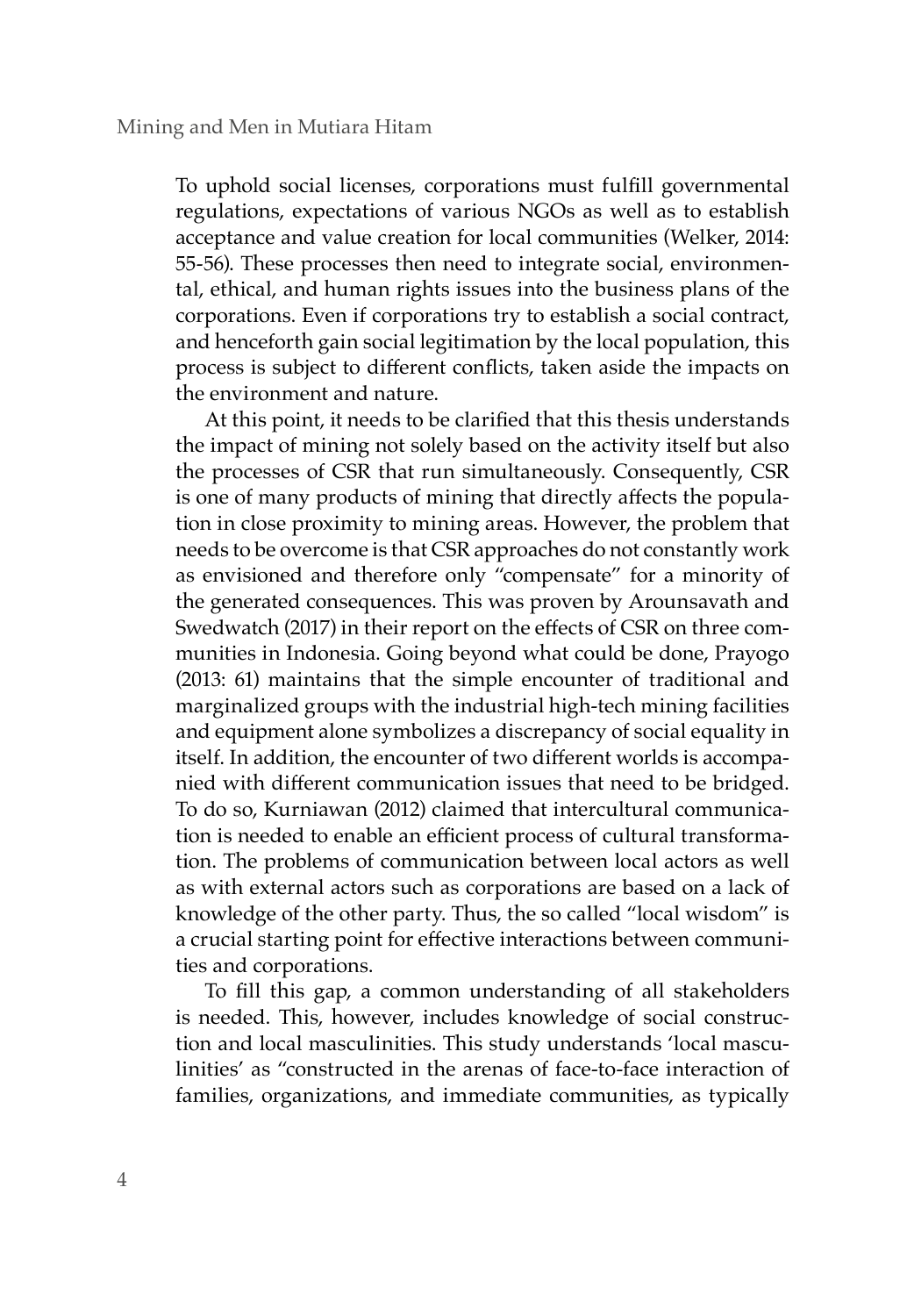found in ethnographic and life-history research" (Connell & Messerschmidt, 2005: 849). Tsing (1990) and Colfer (2008) argue that there is a sufficient lack of literature on masculinities and effects on local community members. Therefore, the effective interaction between actors is already limited. Louie (2003: 13) shares this view. He claims: "We still need to dislocate researchers' comfort zones. While [he] applaud[s] an internationalist vision, [he] believe[s] that the groundwork for understanding local masculinities must still be done" (ibid). To do so, the connections of the local to the global have to be made. This is supported by Ford and Lyons (2012: 12) in arguing that "masculinities are shaped by multiple engagements with imperialism, colonialism, national-building and economic development programmers". Consequently, local tendencies of masculinities are to be investigated and linked to these development programs.

In this context, this study aligns itself along this call for research. It investigates local masculinities and their relation to economic development programs in the mining sector of Indonesia in form of CSR programs. In this, the community of Mutiara Hitam village is taken as local indicator.

## **1.2 Research Question, Aim, and Case Selection**

Against this background, different questions arise in relation to mining and CSR with regards to the inhabitants of Mutiara Hitam. The leading question concerns how mining activities and CSR strategies impact masculinities in local communities in Central Kalimantan. Moreover, when looking at masculinities, it also needs to be asked how CSR practices impact the local community of Mutiara Hitam and its gender construction. Ultimately, to understand the broader picture of these changes it also needs to be asked which impact mining and CSR have on different spheres of community life and livelihoods. Thereby, the particular effects of mining and CSR approaches on different spheres of community life, gender construction, and male community members are highlighted.

With regard to these questions, this study follows two main objectives. First of all, it sheds light on the influence of mining and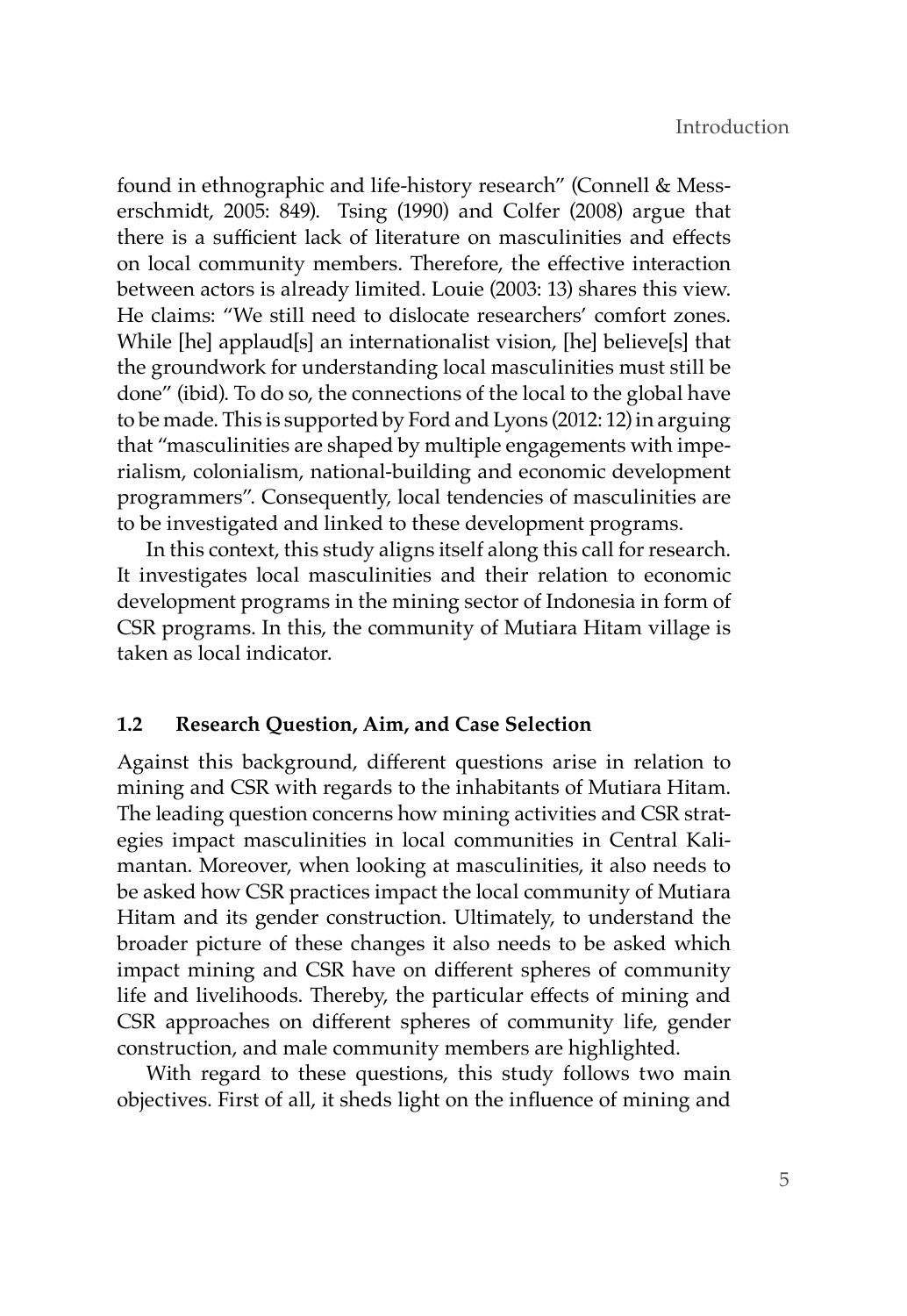CSR strategies on social life and gender construction in Mutiara Hitam. It further establishes a general overview of gender roles and duties. These are then taken into consideration when following the second aim, namely the study of masculinity construction along Connell's (2005) and Connell and Messerschmidt (2005) concept of hegemonic masculinities as well as investigating gender roles in local settings to contribute new data about these processes. To do so, this study investigates the case of the Mutiara Hitam village and the close by Adaro Met Coal Mine. In the investigation, the interaction of different mining activities and CSR projects aiming at infrastructure, health, education, recruitment as well as meetings with representatives of the corporation are investigated. Consequently, this study first of all contributes a case study on mining and CSR activities and how these impact social, economic, and environmental spheres. Second, these insights are used to visualize the impact on construction and perception of gender roles as well as local masculinities. Thereby this study answers Kimmel's (2000) call for research in giving insights into masculinity construction in Southeast Asia. As gender is to be set at the core of masculinity studies, this study encompasses the idea of gender as constructed in social contexts and with different influences (Lindsey, 1990). Thus, it is not only focused on the male members but takes gender as a whole and henceforth also women's opinions and views into account to draw a more complete picture on masculinity formation.

Having said that, this book derives its significance in providing an in-depth study of local masculinities in Southeast Asia, as demanded by Kimmel (2000) and Louie (2003). Moreover, this study aims to make use of a window of opportunity that is based on the fact that the former IndoMet mine has been transferred from the operator BHP Billiton ltd. to PT Adaro Energy in October 2016. In this way, it is crucial to investigate the manner the new operator acts in regard to the local communities. Furthermore, it is a chance to engage in a comparative study of recent changes the community was subject to since the handover.

As this research follows a Grounded Theory approach (cf. Charmaz, 2006), a hypothesis should be made with caution, as new